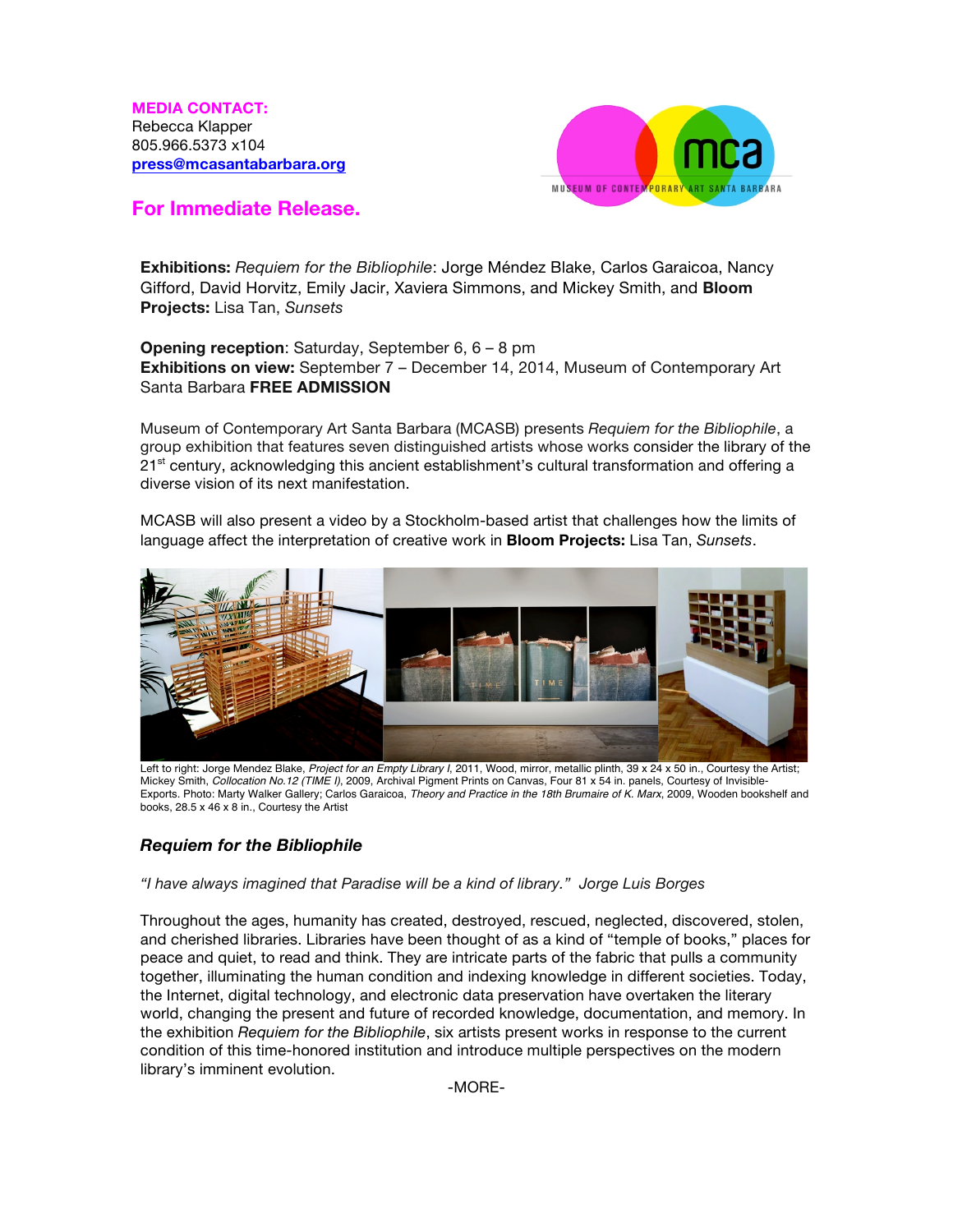Because libraries stand in parallel to art museums as vessels of civilization's reminiscences, visual art maintains an ineluctable connection to the written and spoken word secured in libraries. The artists in *Requiem for the Bibliophile* examine the library's role as a vital part of society, interpreting how this institution continues to influence the art of our time. Historical and current phenomena that affect the library system will be examined vis à vis artistic production of **Jorge Méndez Blake** (b. 1974, Guadalajara, Mexico), **Carlos Garaicoa** (b. 1967, Havana, Cuba), **Nancy Gifford** (Montecito, CA), **David Horvitz** (b. 1982, Brooklyn, NY), **Emily Jacir** (b. 1970, Bethlehem, Palestine), **Xaviera Simmons** (b. 1974, New York, NY), and **Mickey Smith** (b. 1972, Auckland, New Zealand). In newly commissioned and recent works ranging from architectural proposals to large-scale installations, they explore the library via concepts of diversity, strategic redundancy, innovation, and experimentation.

*Requiem for the Bibliophile* posits the notion of resilience and adaptation in a constantly shifting world, while making room for meaningful recognition of our intellectual and communal values. "The visual arts and the literary arts are reinventing their relationship to one another and libraries are redefining their future," explains Decemvirale. "This exhibition articulates these symbiotic connections and contributes to the cultural field for generations to come."

This exhibition is co-organized by MCASB Executive Director and Chief Curator Miki Garcia and Organizing Curator J.V. Decemvirale. Decemvirale is a Ph.D. student in the History of Art and Architecture at the University of California, Santa Barbara and Exhibition Research Assistant for the Center of Nanotechnology in Society at UC Santa Barbara. He received his BA in Art History from New York University and his MA in Curating Contemporary Art from the Royal College of Art, London. Prior to his work at MCASB, he worked in the J.Paul Getty Museum's Exhibitions and Public Programs Department.

Special Thanks to: The James Irvine Foundation, San Francisco, CA; Paseo Nuevo Shopping Center, Santa Barbara, CA; *Santa Barbara Independent*, CA; and Wayne McCall & Associates, Santa Barbara, CA.